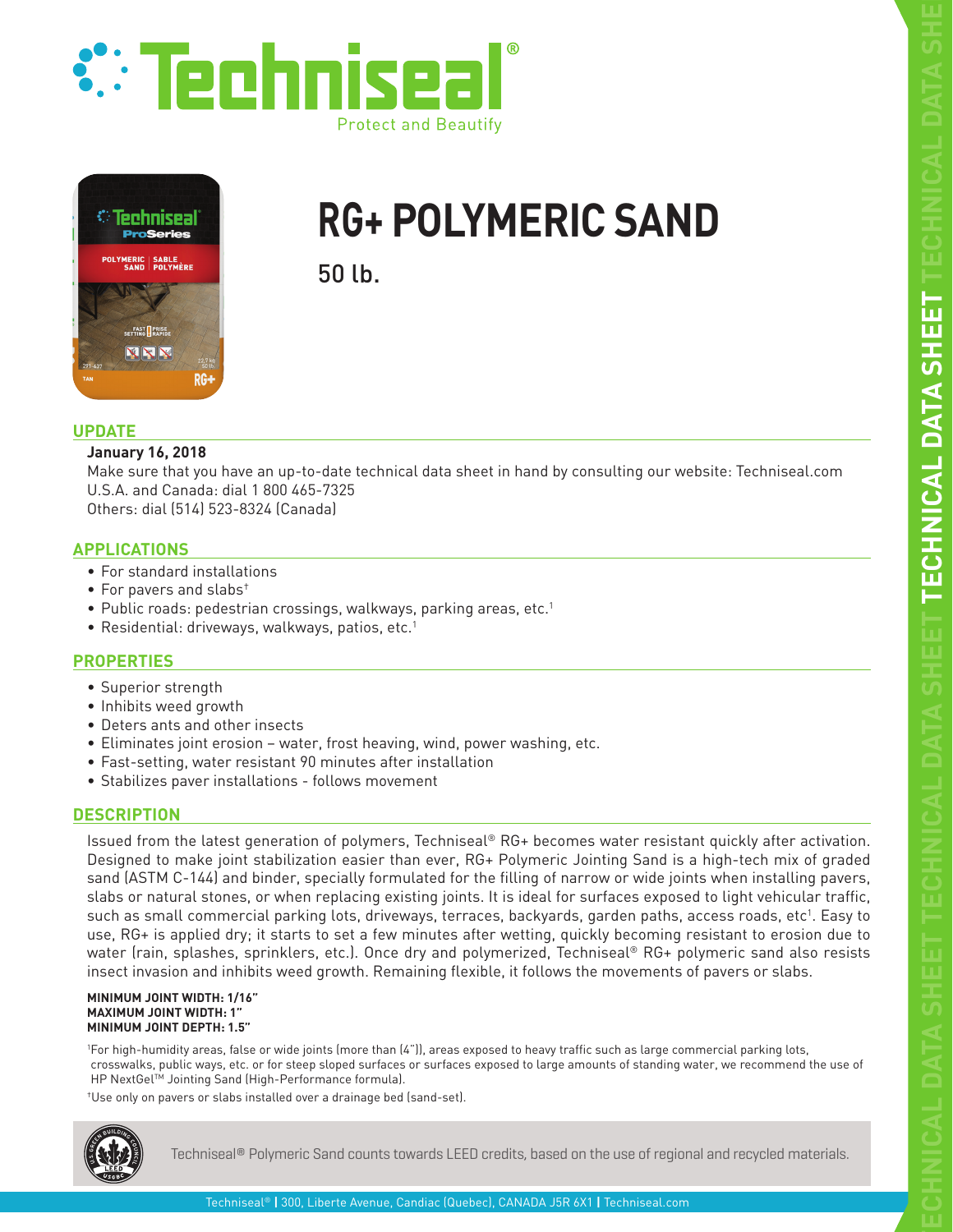#### **DIRECTIONS**

**Test:** On large residential and commercial projects, test the product on approximately 50 sq. ft. and have it approved by a specificator or the customer.

**Weather conditions:** Check the weather forecast: Although RG+ can resist an unforeseen rain 90 minutes after its installation, it is recommended to plan for 24 hours without rain in order to obtain optimal performances. Temperature should remain above 32°F during the 48-hour drying period.

**Surface conditions:** Surface must be dry to prevent moisture from activating the polymer, which could make sand stick to the surface and stain it.

**Before you begin:** Read the safety data sheet before using this product. Wear adequate protective clothing. In case of uncertainty regarding the installation of this product or for any further assistance, please contact technical support at 1 (800) 465-7325.

**1. Spreading Sand over the pavers:**





broom, sweep the product so as to fill the joints completely, down to their full depth. Avoid sweeping the product over long distances, so that the integrity of polymeric joint is preserved.

Surface must be dry. Spread sand uniformly over the surface. Using a push



### **2. Compacting the Sand:**

This step is critical to obtain solid, durable joints. Without mechanical compaction, joints will remain weak and fail quickly.

Run a plate vibrator over the entire surface to fully firm up the joints.

Note: Check with the paver supplier about the suitability of using a plate vibrator. On textured pavers, use a rubber mat to prevent scuffing the pavers.

**Repeat steps 1 & 2** until joints are completely packed. Joints must be filled up to the bottom of the pavers chamfer, or at least up to 1/8" below the top of the pavers.

# **3. Wetting the joints:**

This step must be followed closely in order to ensure optimal results.

Important! Before wetting the surface: Remove all sand residue with a leaf blower. Keep the leaf blower at a good distance, so as to not empty the joints. This will avoid having product residue activated with water and stick to the surface of the pavers or slabs. Surfaces must be free of the product.

**Since RG+ starts repelling water only a few minutes after it gets wet, it is essential to wet 200 sq. ft. of surface at a time**. Ensure that the wetting of one section is finished before another section is started. Wetting of the entire project should be done without interruptions.



- **2.** Start showering from the bottom of the slope.
- **3.** Wet the section for **approximately 30 seconds** without displacing the sand.
- **4.** Wait a few seconds and wet the same section again for **approximately 30 more seconds** to wet the joints completely.

**5.** Using a small screwdriver, verify the progress of the wetness in the section. The objective is to get joints wet 1  $\frac{1}{2}$  deep.

**6.** Immediately move on to an adjacent 200 sq. ft. section. Avoid excess flooding of the surface, which could cause unwanted run-off.

**Tip:** On textured pavers, after wetting the joints on a section, use a leaf blower to blow excess water off the surface. This will remove any remaining sand and polymer residue, which will prevent hazing



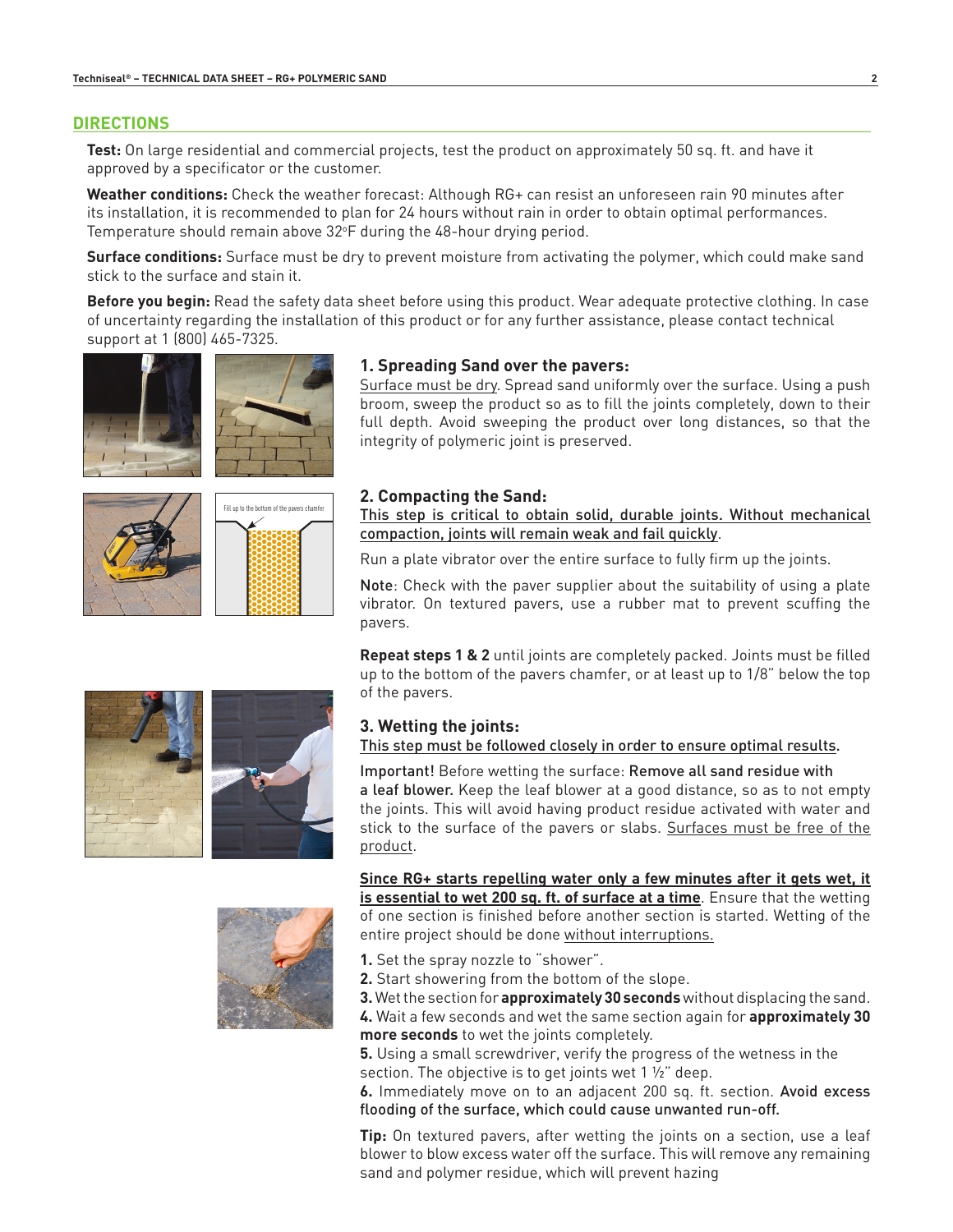#### **Existing installation:** For all joint replacement projects, use HP NextGel™ Jointing Sand.

**Drying:** To ensure optimal cohesion and long-term stability, RG+ must dry completely after initial wetting. Drying time will be shorter if it is warm and dry, and longer if the climate is cool and damp. Temperature should remain above 32°F during the entire drying process (minimum 48 hours).

#### **Down time before using:**

- Pedestrian areas: no specific considerations
- Motor-vehicle areas: 24 to 48 hours

### **IMPORTANT**

Do not apply to wet or damp surfaces as the activation of the binder will make Techniseal® Polymeric Sand stick to the surface and prevent it from flowing down into joints. Do not mix Polymeric Sand with cement or sand. Avoid excessive wetting or flooding of paved areas during installation. Not for use on submerged or constantly wet surfaces. Do not use as a substitute for mortar (e.g. paving stones installed over a concrete bedding). Use on pavers or slabs installed over a drainage bed (sand-set). **Wait 30 days** after installation before cleaning and sealing pavers.

#### **COVERAGE**

50 lb. cover: Narrow joints: 60 to 120 sq. ft. Wide joints: 25 to 40 sq. ft. Required quantity will depend on the shape and size of the pavers or slabs, and on the width of joints.

#### **PACKAGING**

| <b>Polymeric Sand</b> | Product Code | Color              | <b>Retail Size</b> | Units per pallet |
|-----------------------|--------------|--------------------|--------------------|------------------|
| RG+                   | 291-637      | Tan                | 50 lb. (bag)       | 56               |
|                       | 291-677      | Urban Grey         | 50 lb. (bag)       | 56               |
|                       | $291 - 647$  | Granite            | 50 lb. (bag)       | 56               |
|                       | ID21-647     | Western Grey       | 50 lb. (bag)       | 56               |
|                       | CA21-637     | Napa Tan           | 50 lb. (bag)       | 56               |
|                       | CA21-647     | Sierra Grey        | 50 lb. (bag)       | 56               |
|                       | ID21-637     | Western Tan        | 50 lb. (bag)       | 56               |
|                       | MP21-627     | <b>Bourbon Tan</b> | 50 lb. (bag)       | 56               |
|                       | MP21-637     | Southern Tan       | 50 lb. (bag)       | 56               |
|                       | MP21-647     | Southern Grey      | 50 lb. (bag)       | 56               |
|                       | NE21-637     | Prairie Tan        | 50 lb. (bag)       | 56               |
|                       | NE21-647     | Prairie Grey       | 50 lb. (bag)       | 56               |
|                       | ON91-637     | Niagara Tan        | 50 lb. (bag)       | 56               |
|                       | ON91-647     | Nordic Grey        | 50 lb. (bag)       | 56               |
|                       | GA21-637     | Canvas Tan         | 50 lb. (bag)       | 56               |
|                       | GA21-647     | <b>Slate Grey</b>  | 50 lb. (bag)       | 56               |
|                       | MI21-637     | Mojave Tan         | 50 lb. (bag)       | 56               |
|                       | PX91-637     | Sandstone Tan      | 50 lb. (bag)       | 56               |

Color varies from one region to another. Shipping fees will be added to non-local sands.

Consult your Techniseal® dealer for color availability, pricing and delivery time.